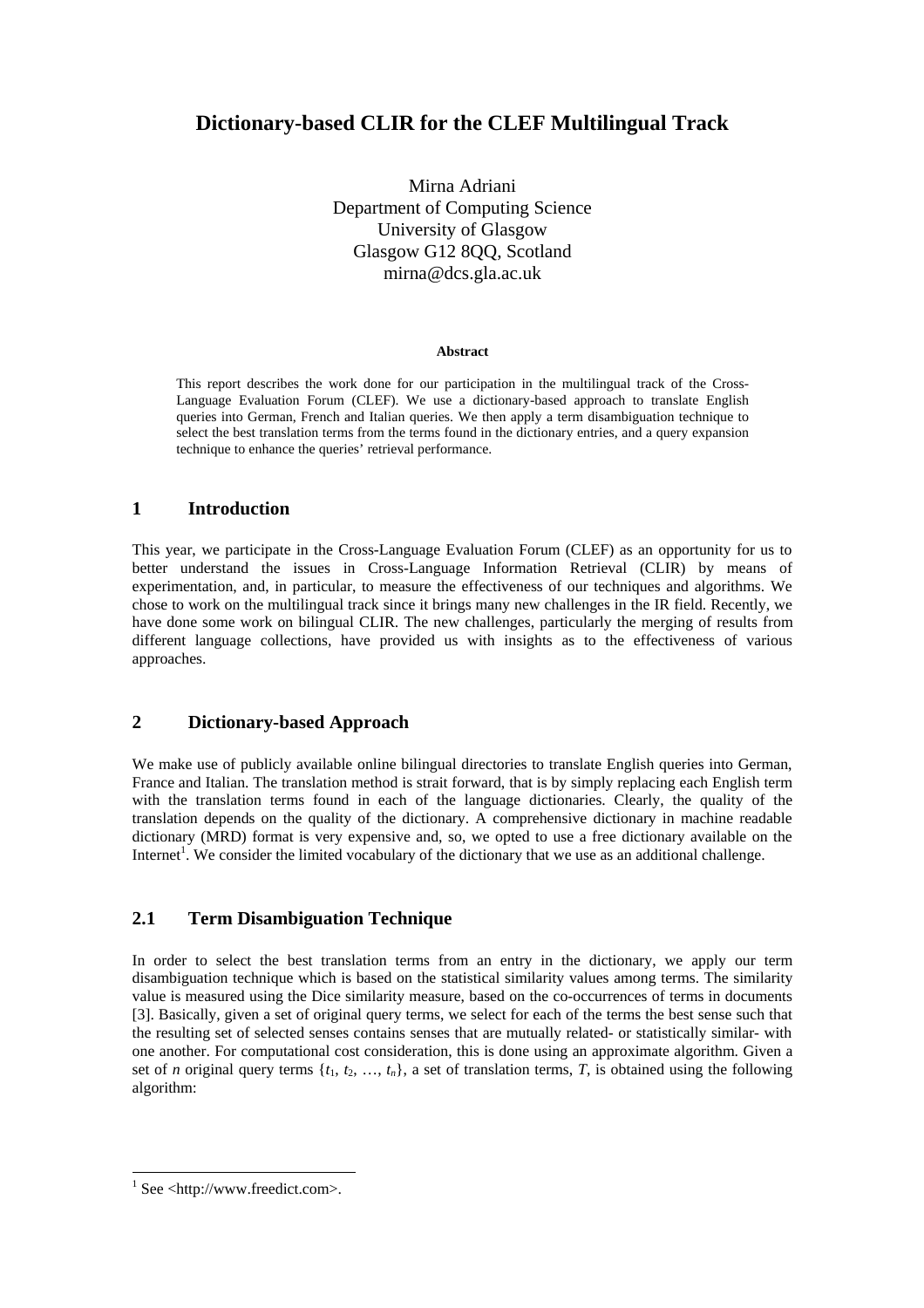- 1. For each  $t_i$  ( $i=1$  to  $n$ ), retrieve a set of senses  $S_i$  from the dictionary.
- 2. For each set *Si* (*i*=1 to *n*), do steps 2.1, 2.2 and 2.3.
- 2.1 For each sense  $t_j$ ' ( $j=1$  to  $|S_i|$ ) in  $S_i$ , do step 2.1.1
- 2.1.1 For each set  $S_k$  ( $k=1$  to *n* and  $k \leq i$ ), get the maximum similarity,  $M_{j,k}$ , between  $t_j$ ' and the senses in *Sk.*.
- 2.2 Compute the score of sense  $t_i$ ' as the sum of  $M_{i,k}$  ( $k=1$  to *n* and  $k \le i$ ).
- 2.3 Select the sense in *Si* with the highest score, and add the selected sense into the set *T*.

Query terms that are not found in the dictionary are included in the translation set *T* as-is. This is typically the case for proper names, technical terms, and acronyms. For a complete explanation of our technique can be found in [2].

## **2.2 Query Expansion Technique**

The resulting translated queries are, of course, worse than the original queries, in terms of their accuracy and retrieval effectiveness. We expand the translated queries by adding related terms to the queries to further improve their retrieval performance. Our query expansion technique uses a Dice similarity matrix which is computed based on the co-occurrences of terms in document passages. We built a database that contains passages of 200 terms from each collection. We then ran each query set to obtain the relevant passages. We used the top 20 passages to create the term similarity matrix. Next, we computed the sum of similarity values between each term in the passages with all terms in the query. Finally, we added the top 10 terms from the relevant passages to the query.

## **2.3 Rank Merging**

The rank merging technique is required because we run the query set for each language collection independent of the other language collections. The results from the four language collections are then merged in a single rank list. We employ a simple method based on an assumption that the highest-rank document in one language is comparable, in terms of relevance to the query, to the highest-rank document in another language. We realized that this assumption is not always true, but, for lacking of time to experiment with other techniques, we thought that it was a reasonable one. With this assumption, we normalize the relevance scores with the highest score in each rank list, and then merge and sort the them into a single rank.

## **3 Experiment**

In the multilingual track, the document collections are in four languages, namely, English, German, French, and Italian. We chose to run the English queries which were then translated using the online dictionaries.

First, we eliminated all stop words from the English queries and stemmed the remaining terms using the Porter stemmer. Each term is then translated into its translation or translations, if more than one is possible, according to the dictionary. We also included translations for terms that are part of phrases in the query. The translation terms were stemmed using the French and German stemmers from the PRISE retrieval system obtained from NIST. Stopwords in the translations were also removed. We then applied our term disambiguation technique to choose the best translation term. The resulting queries were then enhanced by applying the query expansion technique which adds 10 terms from a set of 20 relevant passages that are most closely related to the query terms. The values of 10 and 20 were obtained through a brief preliminary experiment.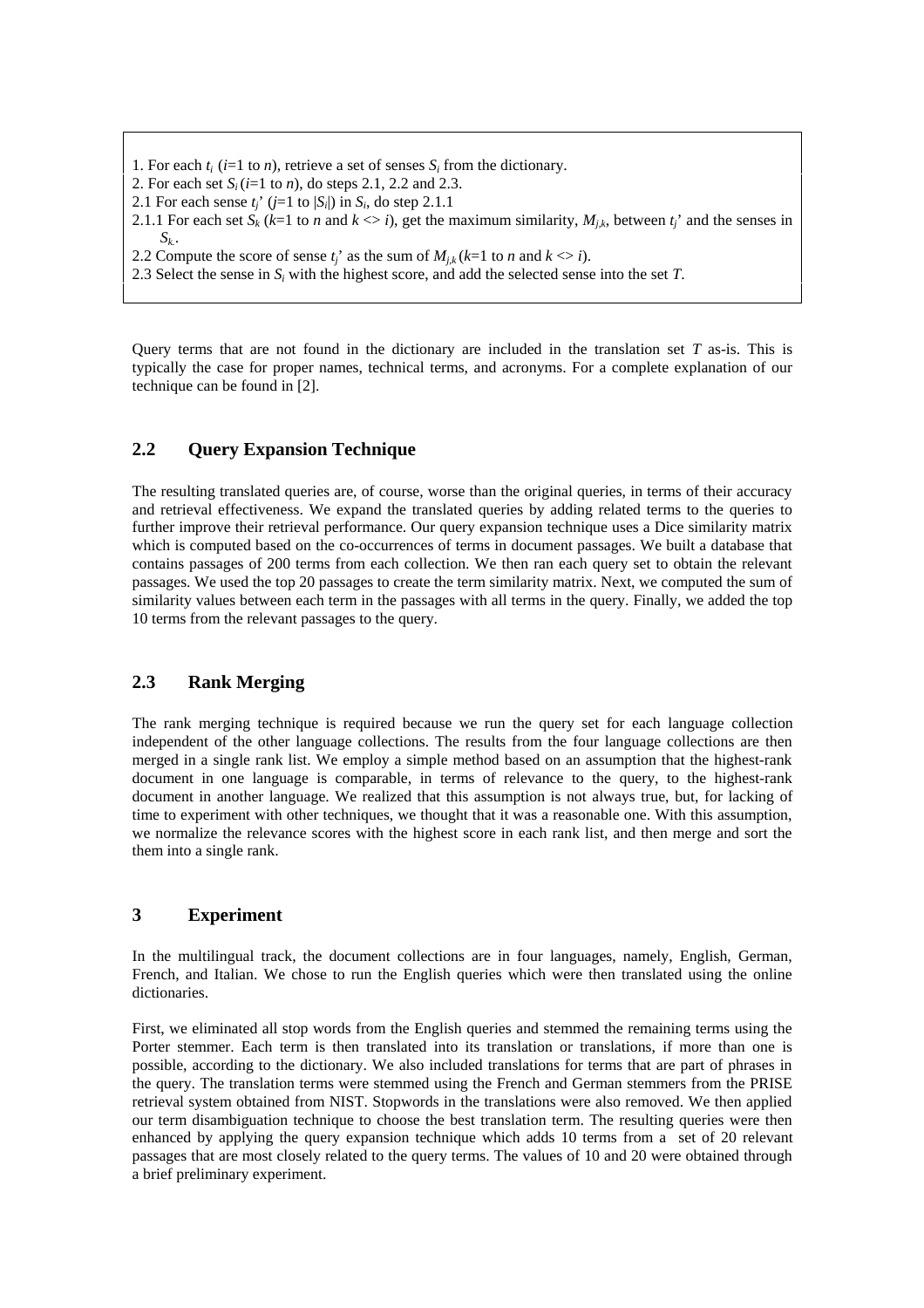Finally, we ran each query set on its respective document collection, including the original English queries on the English collection, and the retrieval results from the sets were then combined into a single document ranking.

In this experiment, we ran two query formats, namely, the title-only and the long (full) query formats. Each query in the long query set contains the title, the description, and the explanation texts of the CLEF query. We chose to do both query sets to see whether the results are consistent across both sets. All the steps in the multilingual task were done fully automatic.

#### **4 Results**

We participate in the multilingual task by running the title-only (glatitle) and the long (glalong) query formats. However, only the title-only query run was considered in the CLEF relevance assessment pool.

| Run      | Task               | English | German | French | Italian |
|----------|--------------------|---------|--------|--------|---------|
| glatitle | Monolingual        | 0.2705  | 0.2075 | 0.2260 | 0.0347  |
| glatitle | Cross<br>Languange |         | 0.0810 | 0.1097 | 0.0569  |
| glalong  | Monolingual        | 0.3804  | 0.2790 | 0.2682 | 0.1279  |
| glalong  | Cross<br>Language  |         | 0.0932 | 0.1012 | 0.1050  |

**Table 1.** Average retrieval precision of the monolingual runs and the multilingual runs using English queries that are translated to German, French and Italian queries.

As can be seen in Table 1, we obtained good results for the Italian translation queries, followed by the French translation queries and, lastly, the German translation queries which performed the poorest. Our investigation of the title-only query format revealed that the retrieval performance of each translation query set is proportional with the number of English terms that could not be translated into the target language using the bilingual dictionary. Specifically, for the topic-only query format, our German query set contains 3 untranslated English terms and stand-alone German terms that were supposed to be 19 German compound nouns. The French query set contains 19 untranslated English terms. The Italian query set contains 8 untranslated English terms.

In our previous work [1], we demonstrated that our German queries perform better than the equivalent Spanish queries in retrieving documents from an English collection. The reason being that German compound words have exact meanings in English as compared to Spanish phrases if the phrases are translated word by word using bilingual dictionaries. In other word, the degree of ambiguity of the German queries is less than that of the Spanish queries. However, from this experiment, we learned that translating English queries to German, which involves translating into compound words, is a difficult task.

Lastly, we learned that our rank merging technique also contributed to our poor overall retrieval performance. We hope that we can improve it in the future. We also hope that the next time we will be able to use better machine-readable dictionaries.